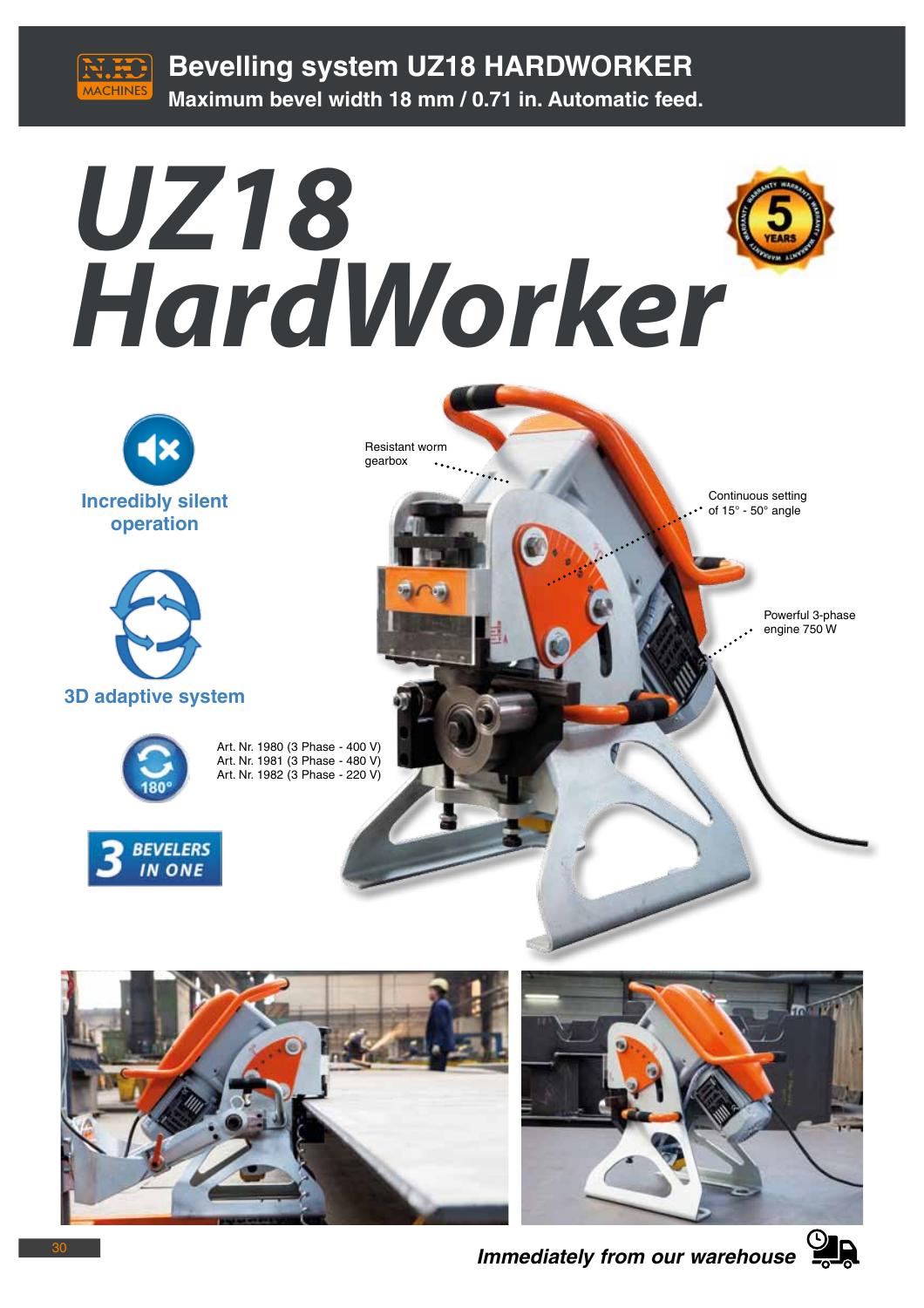





**The UZ18 Hardworker machine is one of the most powerful bevelling machines with the automatic feed on the market. It is Suitable not only for workshops, but also for an assembly on-site. It has a continuous working angle adjustment system. Thanks to the special design of the drive system, the UZ18 Hardworker is also suitable for tougher materials. The machine is equipped with the automatic feed. Working with UZ18 Hardworker is therefore very comfortable.**

- For steel (strength up to 600 MPa / 87 022 PSI), brass, copper and aluminium.
- For bevelling material with minimum dimensions width 70 mm / 2.75 in, length 150 mm / 5.9 in, thickness 6 mm / 0.23 in.
- Thickness of bevelled material 6 to 40 mm / 0.23 to 1.57 in.<br>■ The bevel angle is easily adjustable from 15° to 50° smoot
- The bevel angle is easily adjustable from 15 $^{\circ}$  to 50 $^{\circ}$  smoothly, without the need to replace any part.
- The equipment is capable of performing double-sided bevelling (X, K) without the need for material handling.
- Easy connecting to the 3D Manipulator for easier operation and handling.
- **■** The machine is equipped with an automatic feed.<br>
The possibility of stationary and mobile use.
- The possibility of stationary and mobile use.
- The machine works on large workpieces without any support.
- Smaller parts of the material are inserted directly into the machine.
- Discounted price when purchasing UZ 18 Hardworker together with the 3D Manipulator.

## **Technical data:**

Continuously adjustable angle:  $15^\circ - 50^\circ$ <br>Thickness of bevel. material: 6 to 40 mm / 0.23 to 1.57 in Thickness of bevel. material: Engine: 750 W Feed: 1,9 m/min. / 6.23 ft/min. Weight: 110 kg / 242.5 lb<br>Dimensions (WxHxD): 438 x 719 x 644 mm Dimensions (WxHxD):

18 mm / 0.71 in (600 MPa / 87 022 PSI)<br> $15^{\circ}$  - 50° 17.24 x 28.3 x 25.35 in





### **Included in price:**

Bevelling system UZ18 Hardworker. Tools for an operator. Packet in a wooden crate. User manual.

| <b>Machine name:</b>                               | Art. Nr. |
|----------------------------------------------------|----------|
| BEVELLING SYSTEM UZ18 HARDWORKER (3 Phase - 400 V) | 1980     |
| BEVELLING SYSTEM UZ18 HARDWORKER (3 Phase - 480 V) | 1981     |
| BEVELLING SYSTEM UZ18 HARDWORKER (3 Phase - 220 V) | 1982     |

|  |  | . |  |  |  |
|--|--|---|--|--|--|
|  |  |   |  |  |  |

| <b>Accessories:</b>                                                                                                                          | Art. Nr. |
|----------------------------------------------------------------------------------------------------------------------------------------------|----------|
| ECO cutting tool - suitable for conventional steel                                                                                           | 2137     |
| ECO cutting tool - suitable for conventional steel - $2 + 1$ free set                                                                        | 2134     |
| PVD cutting tool - suitable for tougher materials                                                                                            | 2142     |
| PVD cutting tool - suitable for tougher materials - $2 + 1$ free set                                                                         | 1936     |
| PREMIUM Cutting Tool - coated TiN, suitable for conventional steel                                                                           | 2136     |
| 3D Manipulator - allows to rotate the machine by 180 ° to create a two-sided bevel and facilitates the machine transport<br>at the workplace | 1930     |
|                                                                                                                                              |          |



Art. Nr. 2137

Art. Nr. 1936 **Art. Nr. 1930**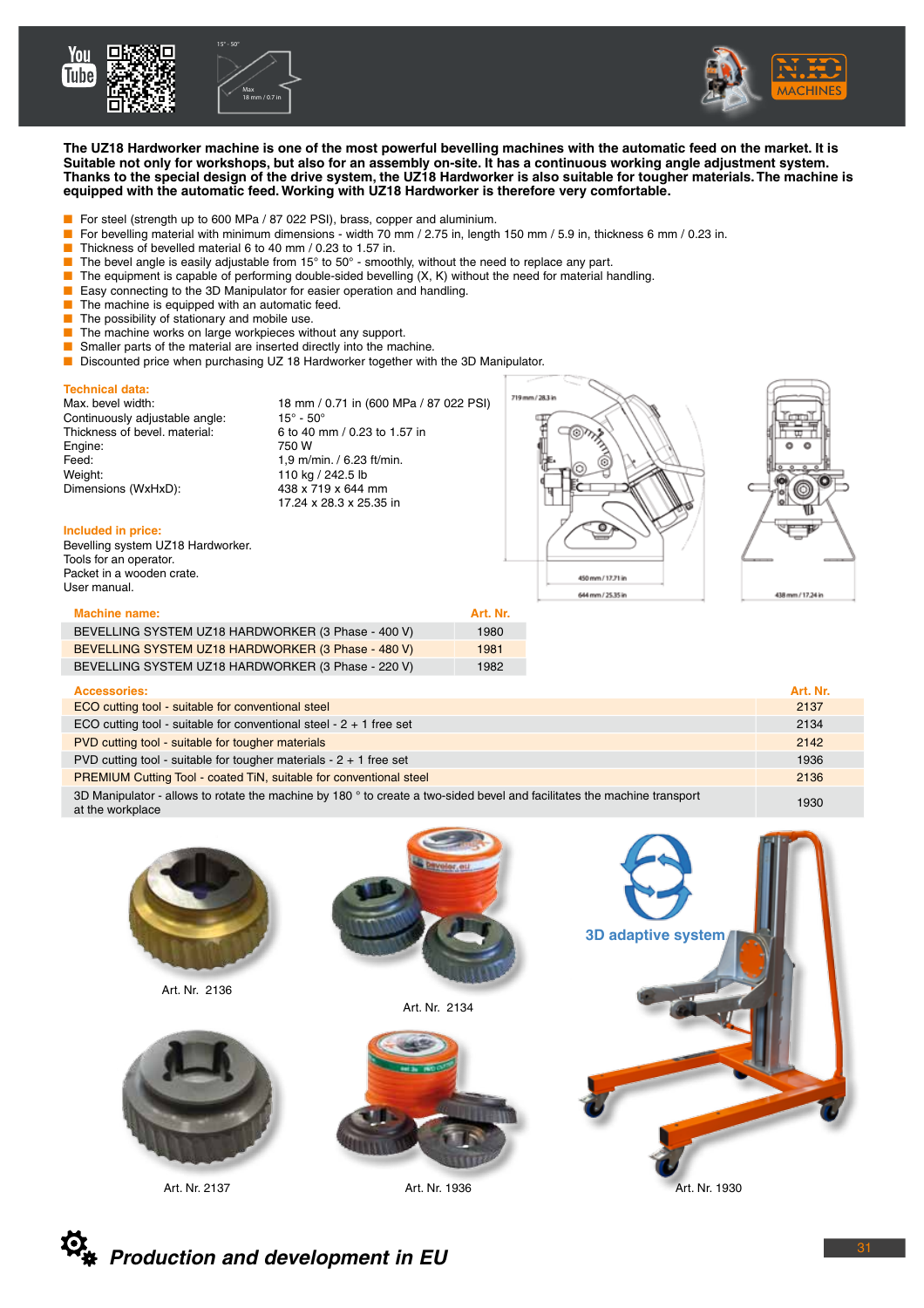

**Automatic feeding Bevelling system UZ18 HARDWORKER + 3D MANIPULATOR set Max. bevel width of 18 mm / 0.71 in.**

# *UZ18 HardWorker + 3D Manipulator set*











3D adaptive system compensates for the unevenness of the floor and enables positioning of the machine according to the situation at the workplace.

> allows performing both-side beveling without any need for material handling.

> > Height adjustment of the machine position.

Quick-fastening machine system quick-connect

> Art. Nr. 1983 (3 Phase - 400 V) Art. Nr. 1984 (3 Phase - 480 V) Art. Nr. 1985 (3 Phase - 220 V)